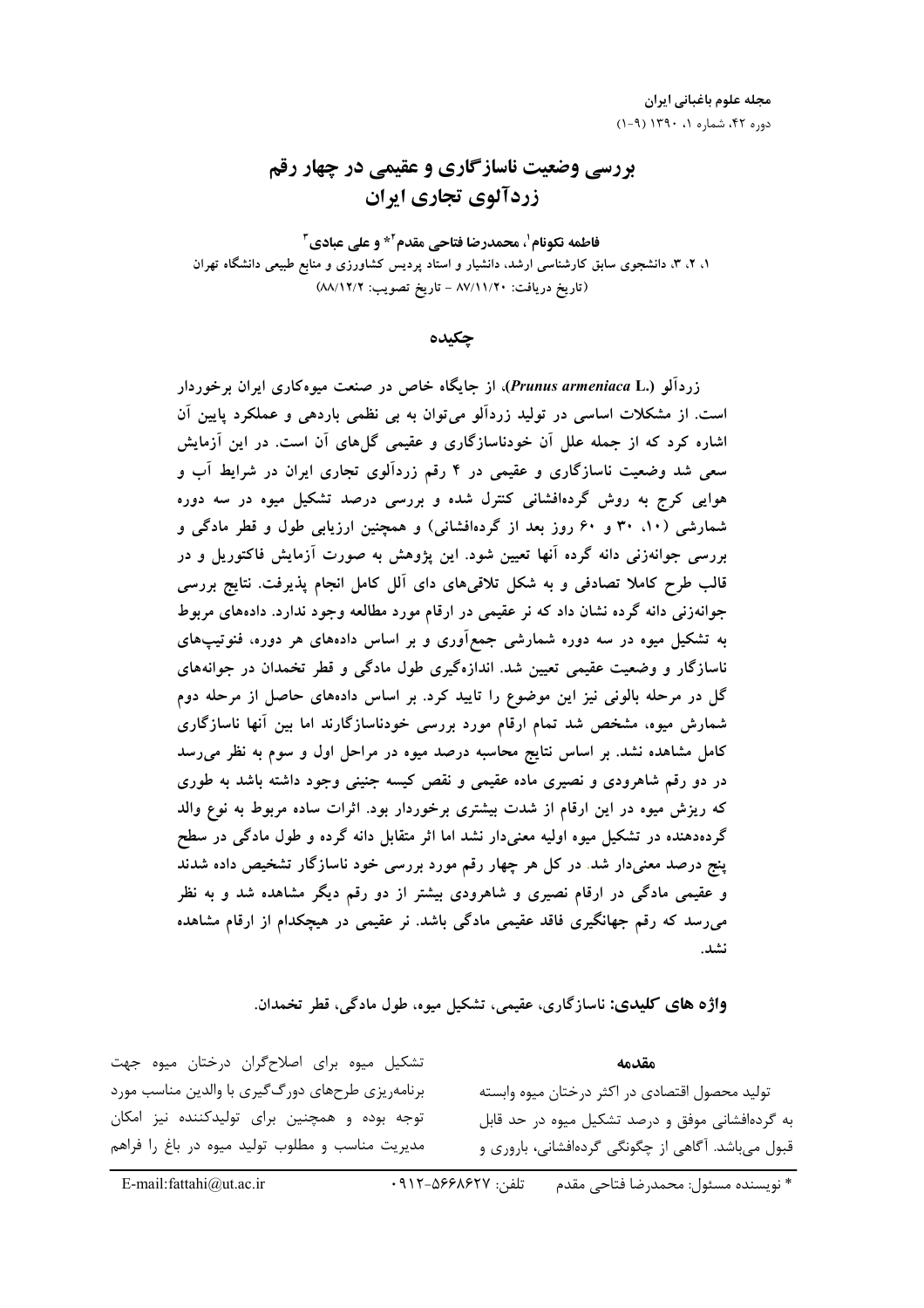(Badenes et al., 2000; Dejampour & مے سازد Garigurian, 2004; Hajilu et al., 2006; Nejatian & (Arzani, 2004 در ایران زردآلو با تولیدی بیش از ٢٢٠ هزار تن در سال میتواند نقش مهمی در صنعت ميوه كارى ايفا مى نمايد (Badenes et al., 2000). تشكيل ميوه نامنظم از خصوصيات درختان زردآلو است. بیشتر درختان میوه هسته دار میتوانند گلهای نر بارور با مادگی ناقص ایجاد کنند که این پدیده تا حد زیادی در بي نظمي تشكيل ميوه آنها مؤثر است (Faust, 1998). در زردآلو وجود دو حالت نرزایی و ماده زایی گلها گزارش شده است، به این ترتیب که در مقایسه با ارقام کاملا بارور در ارقام عقیم حضور تخمک های کوچک و ناقص یا پرچمهایی حاوی میکروسپورهای تخریب شده (Lillecrapp et al., 1999; Halasz et مشاهده شده است (1980 Nyéki .al., 2006) بيان كرده كه بيشترين درصد تشکیل میوه در زردآلو مربوط به گلهایی با مادگیهای به طول ١۴ میلی متر و بیشتر می باشد. با توجه به محدودیت حاصل از کوتاهی طول مادگی در زردآلو به نظر می رسد که این گیاه بیشتر خاصیت نرزایی داشته و ماده عقیمی مشکل جدی آن تلقی شود (نقل از (Faust, 1989).

زردآلو دارای مکانیزم ناسازگاری از نوع گامتوفیتیک است. در سیستم ناسازگاری گامتوفیت، اگر هر دو آلل در مكان S والد پدرى مشابه آللهاى والد مادرى باشد رشد لولههای گرده متوقف شده و به آن ناسازگاری کامل می گویند اما اگر هیچکدام از آلل های S دانه گرده با مادگی یکسان نباشد لولههای گرده به رشد خود ادامه داده و به آن سازگاری کامل گویند. در حالتی که ژنوتیپ یکی از آللها در گرده با یکی از آنها در مادگی مشابه باشد امکان ادامه رشد و نمو این دسته از گردهها در مسیر مادگی وجود ندارد و به آن ناسازگاری ناقص گویند. در این حالت با توجه به این که یکی از آللهای ناسازگاری والد پدری با آللهای ناسازگاری والد مادری نامشابه است، درصدی تشکیل میوه وجود خواهد داشت. در بادام در صورت حضور ناسازگاری ناقص تشکیل میوه بين 1٠-۵ درصد مىباشد (Jie et al., 2005). Karayiannis (1999) طی آزمایشهای دو ساله نشان داده است که هیبریدهای خودسازگار زردآلو بالای ۳

درصد تشكيل ميوه داشتهاند.

ارقام زردآلو حساسیت بالایی نسبت به تغییرات شرایط آب و هوایی دارند به طوری که در صورت عدم تأمین نیاز سرمایی در طول پاییز و زمستان و یا حتی در اوایل بهار، جوانههای گل ناقص مانده و در نهایت ریزش می نمایند (Rodrigo et al. 2000). دمای بالا در طول هفته های قبل از گلدهی، گلهای غیر طبیعی تولید می کند و تشکیل میوه را کاهش می دهد .(Legave 1978. اما .Alburquerque et al (2004) گزارش نمودند که تولید میوه در زردآلو عمدتاً تحت تأثیر کیفیت گل و ژنتیک آن است و مسائل مربوط به تغییرات شرایط آب و هوایی نقش کمتری دارد. .Badenes et al (2000) همچنین بیان نمود که بیولوژی گلدهی زردآلو عاملی مهم و مورد توجه برای بهنژادگران و کشاورزان است. این موضوع اهمیت توجه بیشتر به پدیدههای عقیمی و خودناسازگاری جهت رفع نیازهای گردهافشانی و مشکل عملکرد پایین محصول در زردآلو را نشان میدهد.

به طور کلی سه نوع ریزش گل و میوه در زردآلو وجود دارد. اولین ریزش حدود یک هفته بعد از گردهافشانی اتفاق میافتد که در حقیقت ریزش اولیه و مربوط به گلهای ناقص و عقیم است که این مسئله یا ژنتیکی است و یا این که مربوط به شرایط محیطی نامناسب است که مانع از سلامت گلها و ناتوانی آنها در باروری شده است و یا گردهافشانی به صورت ناموفق انجام شده است. در این مرحله هنوز تلقیح صورت نگرفته بلکه تندش و رشد اولیه لوله گرده در مسیر خامه باعث تحریک رشد مادگیهای سالم شده است که به صورت بزرگ و متورم شدن مادگی تجلی پیدا میکند. ریزش دوم مربوط به میوهچههای اولیهای است که بعد از ۳۰-۱۷ روز در صورت ناسازگاری دانه گرده صورت مي گيرد. در صورت سازگاري، رشد لوله گرده در مسير خامه ادامه یافته و با رسیدن به تخمدان در نهایت لقاح به وقوع میپیوندد و با رشد جنین میوه تشکیل میشود اما در صورت ناسازگاری درصد تشکیل میوه کم و یا نزدیک به صفر خواهد بود. سومین ریزش حدود ۶۰ روز بعد از گردهافشانی (ریزش خرداد ماه) اتفاق می افتد (Layne et al., 1996; Monselise, 1986; Sanchez-Perez et al., 2004)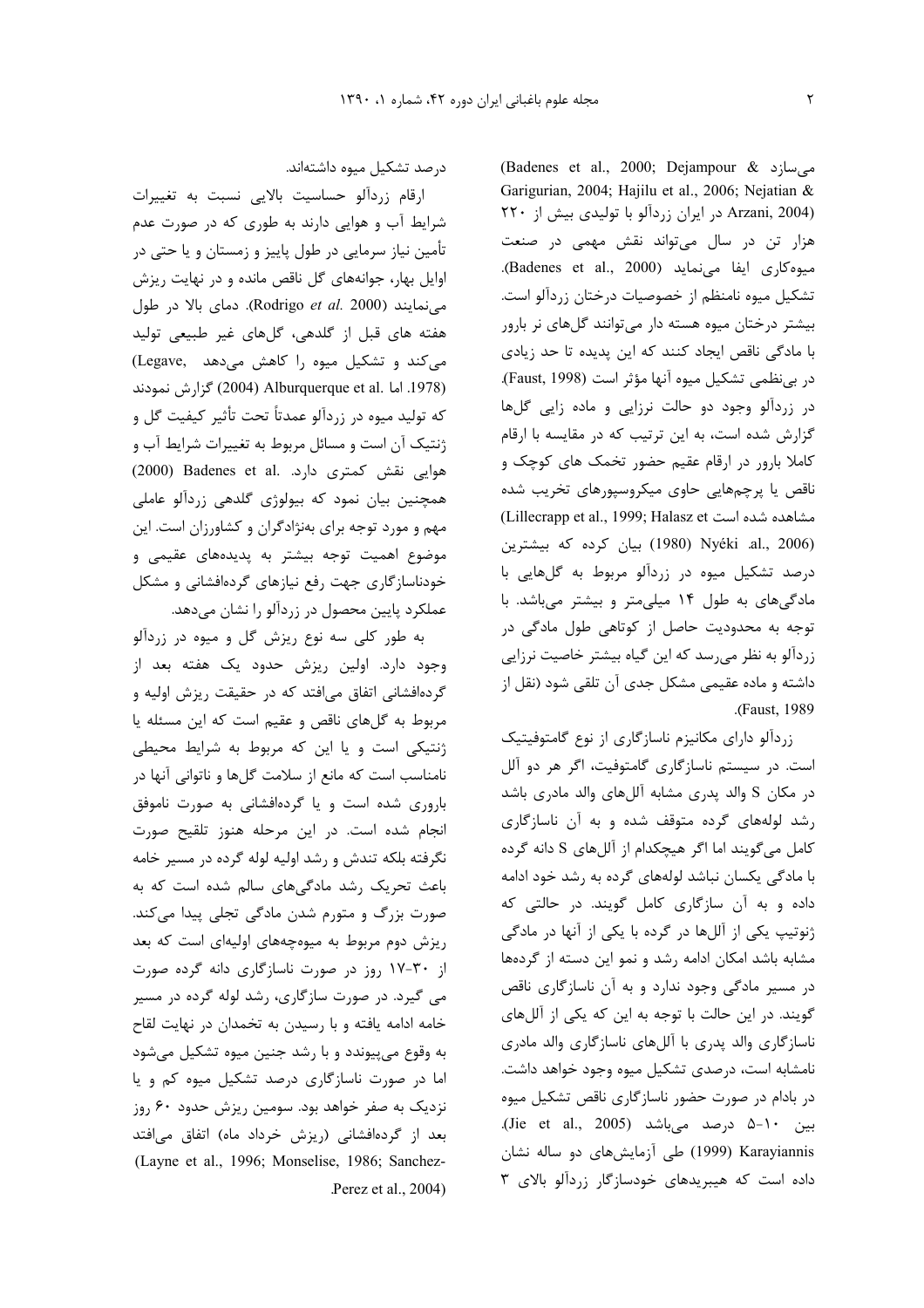در آزمایش حاضر سعی شد با استفاده از روش گردهافشانی کنترل شده و بررسی درصد تشکیل میوه و میزان ریزش در مراحل مختلف، فنوتیپهای ناسازگاری و عقیمی در چهار رقم زردآلوی تجاری به صورت مزرعهای تعیین و شناسایی شوند. همچنین سعی شد رابطه اندازه مادگی با درصد تشکیل میوه مورد ارزیابی قرا, گیرد.

## مواد و روشها

این پژوهش در ایستگاه تحقیقات گروه علوم باغبانی دانشگاه تهران (واقع در کرج) روی چهار رقم تجاری به نامهای نوری، نصیری، شاهرودی و جهانگیری انجام شد. قسمت اول آزمایش شامل گردهافشانی کنترل شده و بررسی درصد تشکیل میوه در ارقام به روش مزرعهای بود. قسمت دوم شامل اندازهگیری طول مادگی و قطر تخمدان جهت بررسی تأثیر این عوامل در درصد تشکیل میوه و بررسی اثر متقابل نوع دانه گرده با طول مادگی در ارقام مورد مطالعه بود.

قسمت اول پژوهش به صورت آزمایش فاکتوریل در قالب طرح کاملاً تصادفی در ۳ تکرار اجرا شد. در نیمه اسفندماه از هر رقم یک درخت که از نظر وضعیت رشدی یکسان بودند، انتخاب شدند. به ازای هر رقم گردهدهنده سه شاخه از رقم گرده گیرنده به عنوان سه تكرار در جهات مختلف تاج درخت (مجموعا ١٢ شاخه به ازای هر رقم و در کل ۴۸ شاخه برای چهار رقم) که دارای تعداد گل کافی بودند با رنگهای مختلف علامت گذاری شدند. روش تلاقیها به این ترتیب بود که گرده هر رقم برای گردهافشانی خود و سایر ارقام استفاده شد و به عبارتی از روش تلاقیهای دایآلل کامل استفاده گردید. در هر درخت ۳ شاخه برای خود گردهافشانی در نظر گرفته شد و گلهای بقیه شاخهها در مرحله بالونی اخته و با کیسههای ویژه گردهافشانی (از جنس ململ به ابعاد ۵۰×۵۰ سانتی متر) یوشانیده شدند تا از گردهافشانی با گرده ناخواسته جلوگیری به عمل آید. از گلها در مرحله بالونی اقدام به تهیه دانه گرده به دو روش مستقیم و آزمایشگاهی گردید. برای تهیه گرده جهت گردهافشانی رقم نوری که زود گلتر از سایر ارقام بود حدود دو هفته زودتر از ارقام دیگر گردهدهنده

تعدادی شاخه تهیه و به شرایط آزمایشگاه انتقال یافت و در ظروف آب حاوی چهار درصد ساکارز قرار گرفتند تا گلها به موقع به مرحله بالونی برسند. سپس بساکها در آستانه باز شدن گلها جمعآوری و روی کاغذ A۴ به مدت ۲۴ ساعت در دمای اتاق قرار گرفته تا خشک شدند. سپس دانههای گرده آزاد شده در داخل ظروف کوچک و در دمای ۴-۳ درجه سانتی گراد تا زمان استفاده نگهداری گردید. آزمون جوانهزنی دانههای گرده در محیط کشت جامد حاوی ۱۰ درصد ساکارز، ۱ درصد آگار، ۱۰۰ppm نیترات پتاسیم، ۱۰۰ppm نیترات کلسیم و ۱۰۰ppm اسید بوریک انجام گرفت.

زمان پذیرش مادگی بر اساس گلهای شاخههای Mejatian & Arzani مجاور آن تشخیص داده شد. (2004) بهترین زمان برای گردهافشانی در یک سری از ارقام زردآلو را ٢ الى ۴ روز بعد از اخته كردن بيان نمودهاند. گلها اخته و توسط گردههای مورد نظر در دو مرحله با فاصله ٢۴ و ۴۸ ساعت به صورت دستی و توسط قلم موی کوچک گردهافشانی شدند و مجددا کیسههای پارچه ای روی آنها قرار داده شد. لازم به ذکر است در هر شاخه تعداد گلها پس از اخته کردن شمارش و در هر شاخه بین ۳۰۰-۵۰ گل اخته شده حفظ و به صورت کنترل شده گردهافشانی شدند.

جهت حذف اثر رقابتی میوهها، میوههای سایر شاخههای درخت اندکی تنک شدند تا ریزش ناشی از رقابت آنها به حداقل ممكن برسد. در هر رقم جهت اعمال تیمار خودگردهافشانی، در زمان مناسب کیسهها برداشته و با قلم موی کوچک ضربههایی آرام به بساک گلها وارد شد تا گردهها رها شده و خودگردهافشانی صورت گیرد. مجددا کیسهها روی شاخهها کشیده شد و در نهایت درصد تشکیل میوه حدود ۲۰، ۳۰ و ۶۰ روز بعد از گردهافشانی ثبت شدند. دادههای مربوط به درصد تشکیل میوه برای تعیین نرعقیمی، ماده عقیمی (مرحله اول شمارش)، ناسازگاری (مرحله دوم شمارش) و نقص مادگی (مرحله سوم شمارش) استفاده شدند.

جهت گروهبندی و محاسبه ناسازگاری در ارقام مورد مطالعه به صورت قراردادی برای ناسازگاری زردآلو آستانهای از درصد تشکیل میوه مانند آنچه در بادام تعریف شده است تعیین گردید. با توجه به این که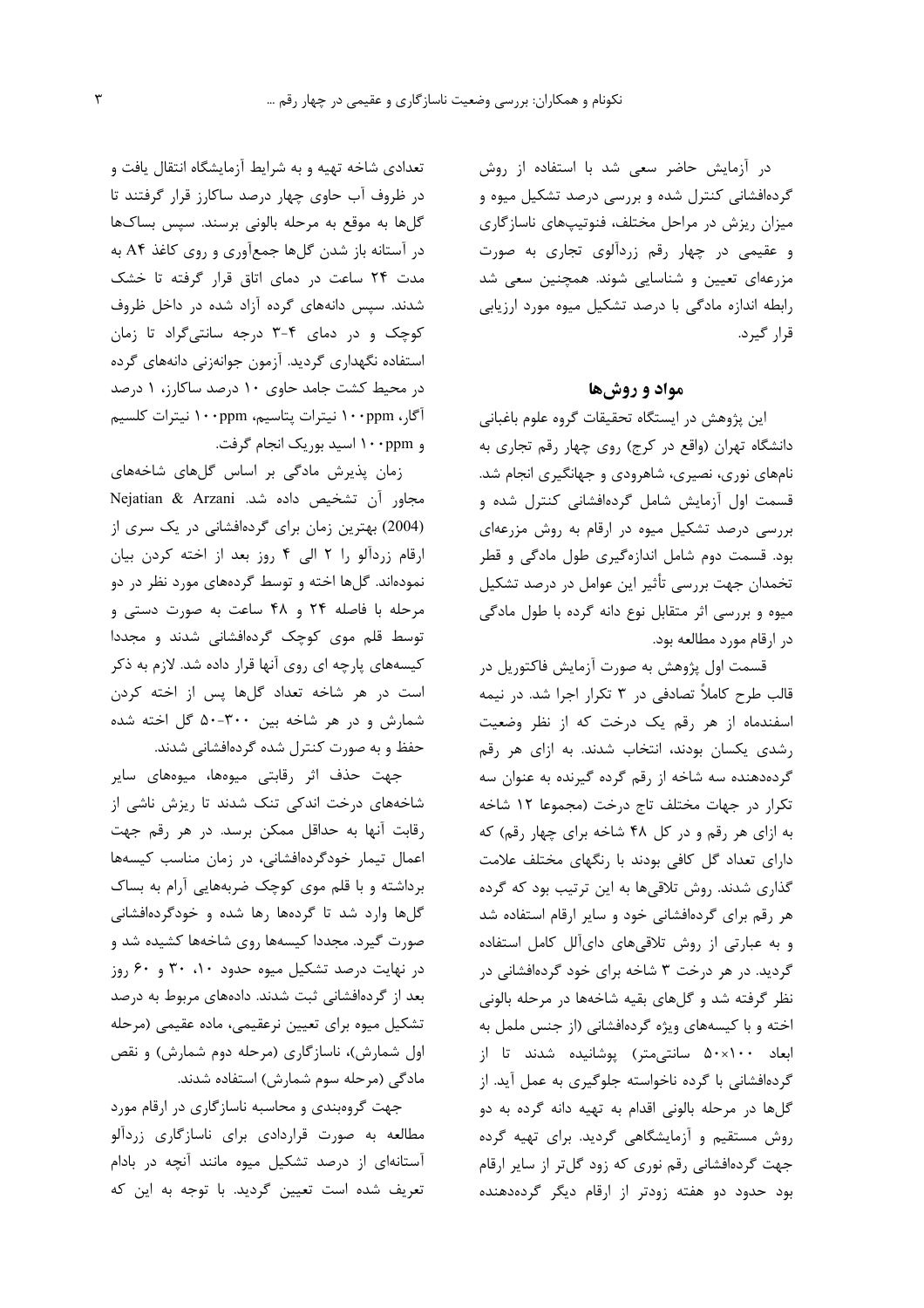زردآلو نسبت به بادام عملکرد کمتری دارد و عوامل متعددی غیر از ناسازگاری در بی نظمی باردهی آن نقش آفرین هستند. لذا، میتوان اعدادی که به عنوان آستانه درصد تشکیل میوه حاصل از وجود ناسازگاری مطرح هستند را به صورت اعداد کوچکتری تعریف کرد. به نظر می رسد درصد تشکیل میوه زیر آستانه ۳ درصد در مرحله ۳۰ روز بعد از گلدهی نشاندهنده وجود ناسازگاری کامل بین دانه گرده و مادگی باشد. در نهایت تجزيه واريانس دادهها و مقايسه ميانگينها به روش آزمون دانکن به وسیله نرمافزار آماری SPSS انجام گر فت.

در قسمت دوم آزمایش، از مرحله بالونی گلها نمونه برداری و طول مادگی و قطر تخمدان اندازهگیری شد. تجزیه دادهها به وسیله نرمافزار آماری SPSS به صورت طرح کاملا تصادفی در ۳ تکرار (۳۰ مشاهدهای) انجام گرفت. مدل رگرسیون ساده خطی بین فاکتورهای اندازهگیری شده و درصد تشکیل میوه با استفاده از نرمافزار Excel برازش گردید.

## نتايج و بحث

درصد تندش دانه گرده در بین ارقام مورد مطالعه به صورت میانگین حدود ۳۵-۳۰ درصد تخمین زده شد. بیشترین مقدار تندش دانه گرده حدود ۳۴/۸۰ درصد و مربوط به رقم جهانگیری بود که از این نظر تفاوت زیادی با رقم نوری نداشت. دانه گرده نصیری کمترین درصد جوانهزنی حدود ۱۸ درصد را نشان داد. در مطالعات سال گذشته ما، میزان جوانهزنی دانه گرده حدود ۸۰–۷۰ درصد ارزیابی شده بود.

زمستان سال ۸۶ دارای سرما و یخبندان بی سابقه ای بود و درصد پایین جوانهزنی میتواند مربوط به این سرما باشد که احتمالا باعث صدمه سرمایی شدید به روند تکاملی دانه گرده شده است. طبق گزارشات نیاز سرمایی دانه گرده زودتر از مادگی تأمین میشود. در این زمینه دادههای دمایی زمستان سال ۸۶ جمعآوری گردید و به روش یوتا بر اساس دماهای ساعتی روزانه تعداد ساعات مورد نیاز سرمایی محاسبه شد. بیشترین میزان دمای زیر صفر درجه در ماههای دی و بهمن مشاهده گردید. اما با وجود این مجموعا تا ۱۵ اسفند ماه

۹۵۰ ساعت سرمای مناسب برای تأمین نیاز سرمایی وجود داشته است. بنابراین به احتمال زیاد علت پایین بودن درصد جوانهزنی دانه گرده آسیب یخبندان بوده است، به طوری که محققان علت وقوع آسیب یخبندان در این مرحله از تکامل جوانه گل را برقراری اتصالات آوند چوبی با اندامهای گل بیان کرده اند به طوری که با حرکت هستههای یخی در امتداد آوند چوبی و رسیدن به اندام گل، در صورت وقوع دماهای زیر صفر درجه سانتیگراد سرمازدگی اتفاق میافتد. با توجه به این که نیاز سرمایی دانه گرده زودتر برطرف میشود میتوان گفت پرچمها اولین اندامی هستند که بعد از دوره اندودورمانسی در اثر یخبندان آسیب میبینند، در صورتیکه اولین آسیب دیدگی مادگی دو تا سه هفته (Julian et al., 2007; Sugiura et میافتد) .al., 1995; Wisniewski et al., 1997).

تجزیه دادههای حاصل از شمارش میوهچههای اولیه نشان داد که بین ارقام گردهگیرنده از نظر درصد تشکیل میوه تفاوت معنیداری در سطح پنج درصد وجود داشت. رقم جهانگیری با میانگین ۹۷/۵ درصد و بعد از آن رقم نوری با ۷۲/۱۶ درصد بیشترین تشکیل میوه اولیه را نشان دادند، اما ارقام نصیری و شاهرودی بدون اختلاف معنیدار با هم درصد تشکیل میوه پایینتری داشتند (شكل ١، الف).

با توجه به درصد بالای تشکیل میوه در دو رقم جهانگیری و نوری در مرحله اول به نظر می رسد این ارقام فاقد ماده عقيمي باشند. مي توان نتيجه گرفت عقیمی دانه گرده در هیچکدام از ارقام وجود ندارد. از نظر طول مادگی رقم جهانگیری بالاترین میانگین (۱۴/۷۱) میلی متر را داشت که نشانه ای از سالم و قوی بودن مادگی است. تغییرات قطر تخمدان با طول مادگی رابطه مثبت نشان داد به طوریکه با افزایش قطر تخمدان، مادگیها سالمتر و طول مادگی بیشتر بود (شكل ٢). اين نتايج با يافتههاى Nyéki (1980) همخوانی داشت به طوری که با افزایش طول مادگی درصد تشکیل میوه ارقام افزایش یافت (شکل ۲، ب و د). لازم به ذکر است در مرحله اول شمارش تشکیل میوه (۱۰-۷ روز بعد از گردهافشانی) مسئله ناسازگاری بین دانه گرده و مادگی تأثیری بر درصد تشکیل میوه اولیه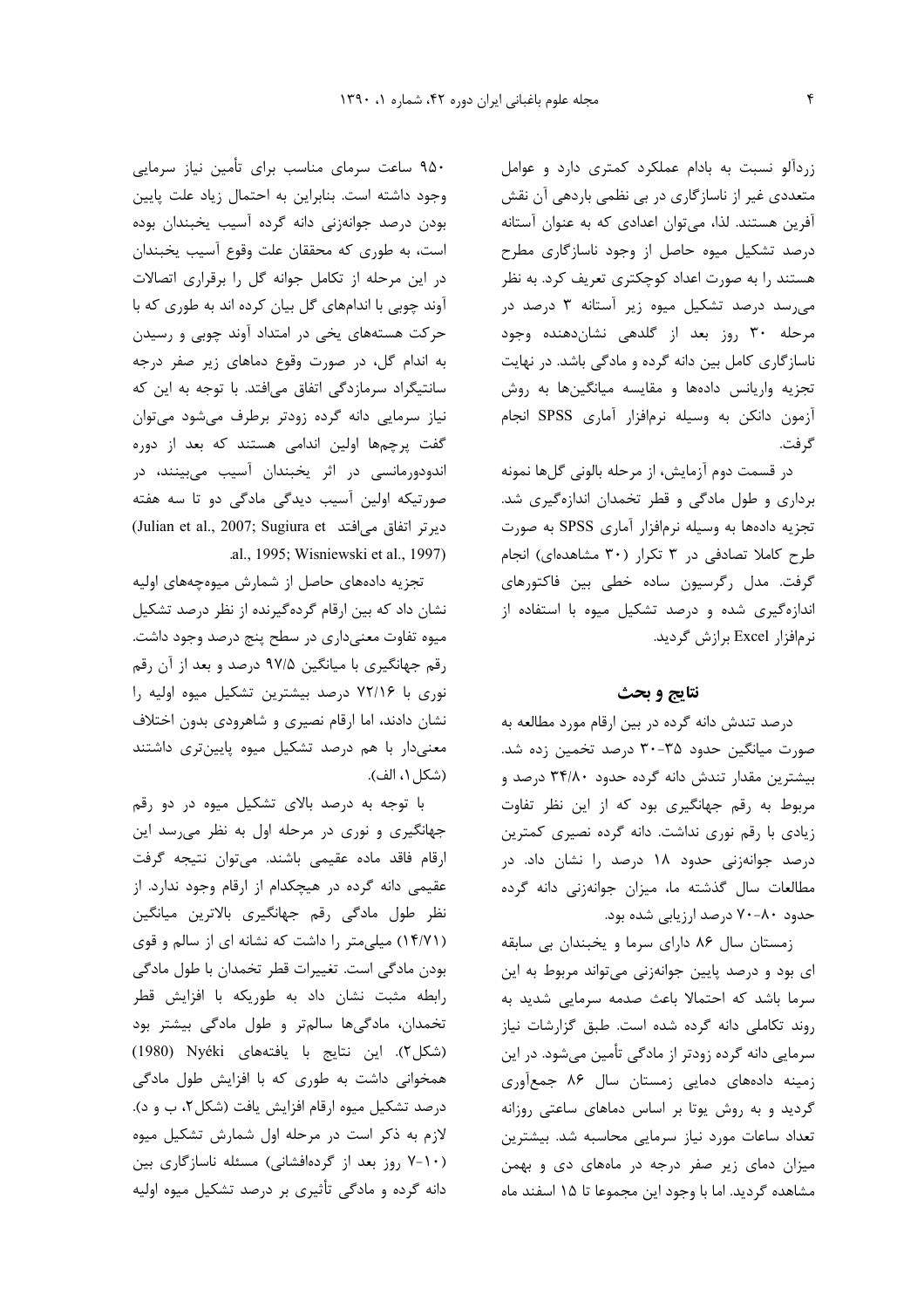ندارد و با توجه به این که هدف آزمایش شناسایی مشاهدهای عقیمی بوده رابطه رگرسیونی بین صفات اندازهگیری شده و درصد تشکیل میوه اولیه برازش (Lillecrapp et al., 1999; Vilanova et al., گردید (2006. این رابطه قطعیت کامل ندارد اما جهت مطالعه ظاهري وضعيت ارقام مفيد بوده و نتايج به دست آمده با وضعیت کم باری ارقام هماهنگی دارد.

با توجه به میزان تشکیل میوه حاصل از تلاقیهای مختلف در شکل ۳ مشاهده شد در هر چهار رقم مورد بررسی درصد تشکیل میوه اولیه حاصل از خودگردهافشانی پایینتر از گردهافشانی با گرده سایر ارقام بود. با توجه به این که ناسازگاری نقشی در تشکیل میوه اولیه ندارد، لذا این مسئله میتواند به علت حذف گلهای ناقص و کوچک در زمان اخته شدن باشد که عملاً درصد تشکیل میوه را افزایش داده است. در رقم جهانگیری با وجود این که درصد تشکیل میوه اولیه حاصل از خودگشنی پایینتر از سایر گردهافشانیها در این رقم بود، اما بین آنها تفاوت معنیداری مشاهده نشد. این مشاهدهها عدم ماده عقیمی و نر عقیمی در این رقم را قوت میبخشد. تجزیه رگرسیونی نشان داد که ضریب روند افزایش درصد تشکیل میوه اولیه با افزایش طول مادگی در بین ژنوتیپهای مورد بررسی به ترتیب ۱۰/۰۷ در نصیری، ۶/۷۱ در شاهرودی، ۴/۰۹ در جهانگیری، ۳/۴ در نوری می باشد که نشان از حساسیت بیشتر رقم نصیری و حساسیت کمتر رقم نوری به افزایش طول مادگی روی افزایش درصد تشکیل میوه اوليه باشد (شكل ۴).

دادههای شمارش دوم تشکیل میوه در ۳۰ روز بعد از گردهافشانی بیانگر درصد ریزش میوههای اولیه و وجود خود یا دگرناسازگاری در ارقام است. بر این اساس هر چهار رقم دارای خود ناسازگاری میباشند. این نتایج با گزارشهای موجود در مورد ارقام شاهرودی و نوری (Hajilu et al., 2006; Nejatian & همخوانی دارد) Arzani., 2004). ناسازگاری علت این ریزش است (Monselise, 1986). البته شرايط درون كيسه در زمان انجام گردهافشانی کنترل شده به علت دمای بالا باعث ریزش بیشتر میوهچهها و حتی آنهایی که ممکن است تلقيح شده باشند شده است (Hajilu et al., 2006).

Monselise (1986) گزارش نموده است که میوهچههای تلقیح نشده در آلو در اثر ناسازگاری و در زمان ۳۰-۱۷ روز بعد از گردهافشانی ریزش می نمایند.

بر اساس نمودار حاصل از درصد تشکیل میوه ثانویه (شکل ۲، ب) ارقام شاهرودی و جهانگیری از نظر میزان تشکیل میوه با دو رقم نصیری و نوری در دوره شمارشی دوم تفاوت معنیداری داشتند. با توجه به این که ناسازگاری یک مکانیزم ژنتیکی است که حاصل اثر متقابل بين آللهاى S مشابه در دانه گرده و مادگى است. لذا درصد پایین تشکیل میوه در دو رقم نوری و نصیری در شمارش دوم میوه میتواند مربوط به ویژگیهای ژنتیکی رقم، کم بارده بودن، خطا در گردهافشانی دستی یا شرایط نامناسب ایجاد شده مانند دمای بالا در اثر کیسهزنی شاخههای حاوی گلهای گردهافشانی شده باشد. در نتیجه با توجه به این که متوسط درصد تشکیل میوه ثانویه در دو رقم شاهرودی و جهانگیری بدون در نظر گرفتن نوع دانه گرده بالاتر بود، لذا روابط ناسازگاری ارقام بر اساس این دو رقم تعیین گردید. بر اساس دادههای حاصل از تشکیل میوه ثانویه در تلاقی با دو رقم شاهرودی و جهانگیری وجود ناسازگاری بین ارقام منتفی به نظر میرسد یا این که می توان وجود حداقل یک آلل غیرمشابه در مکان S بین ارقام را در نظر گرفت که باعث تشکیل میوه به صورت مطلوب شده است. به عبارتی وجود حداقل چهار آلل غیر مشابه در مجموع چهار رقم قابل پیشبینی میباشد که خود نشان از تنوع آللی در ارقام ایرانی میباشد (شكل ۱، ب).

بر اساس دادههای مرحله سوم شمارش، دو رقم شاهرودی و نصیری ریزش میوه بیشتری را نشان دادند (شکل ۱، ج). این ریزشها مربوط به میوههایی بود که در مراحل مختلف پس از لقاح ممکن است رشدشان متوقف شود. Kumar & (1996) Kester & Gradziel و Kumar Das (1996) علت اصلی این ریزش در میوههای هستهدار را نقص در جنین یا کیسه جنینی و یا تشکیل ناقص آندوسپرم گزارش نمودند. Swingle (1928) بيان داشت که نوع دانه گرده میتواند در نحوه تشکیل و رشد رویان و داندرون مؤثر بوده و باعث کوچک و بزرگ شدن و یا ناقص و کامل شدن آن شود. هر یک از حالات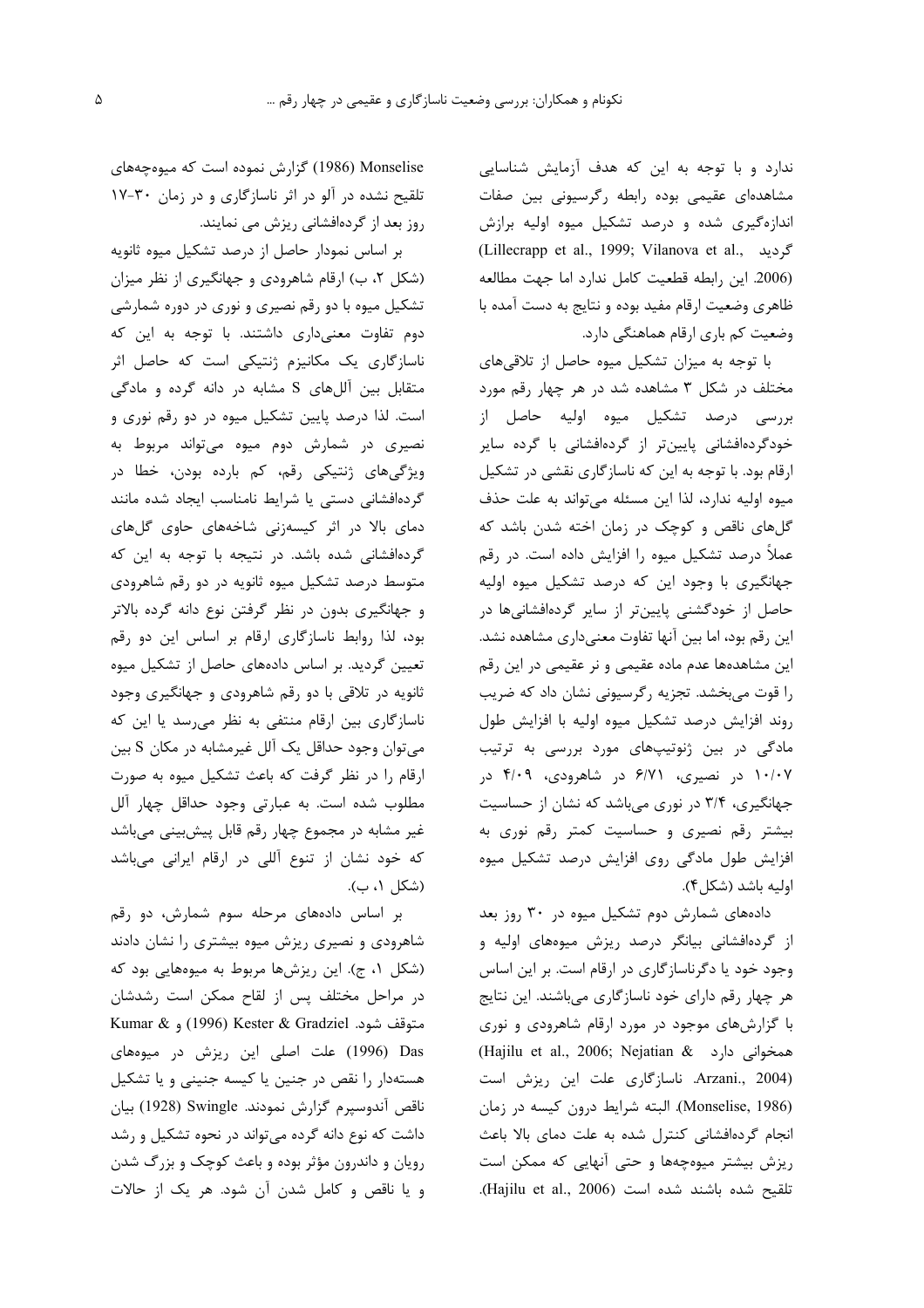نژادگان آنها برمیگردد، به طوری که آنها رقم قرمز شاهرودی را در بین ارقام مورد بررسی دارای بیشترین ریزش میوه در ۶۰ روز پس از گلدهی گزارش نمودند.

نتایج درصد تشکیل میوه نهایی با نتایج Hajilu et .al (2006) تطابق دارد به طوری که اثر دانه گرده در درصد تشکیل میوه معنیدار نشد. علت این نوع ریزش مي تواند ژنتيکي بوده و مربوط به نقص کيسه جنيني باشد به طوری که دو رقم نصیری و شاهرودی که در مرحله اول نیز کمترین درصد تشکیل میوه را به علت طول کوتاه مادگی و به عبارت دیگر ماده عقیمی نشان دادند در این مرحله نیز ریزش شدید میوه را نسبت به دو رقم دیگر نشان دادند. البته برای تأیید این مسئله در زردآلو تکرار آزمایش در سالهای آتی لازم میباشد. چه بسا درصد تشکیل میوه نهایی حاصل از خود گردهافشانی به علت ضعف درون نژادی کمتر از درصد تشکیل میوه حاصل از دگر گردهافشانی میباشد.

مطرح شده می تواند در رشد و تکامل فرابر میوه اثر مستقیم داشته باشد. برخی هورمونهای رشد میوه نظیر جیبرلین از داندرون رویان تأمین میشود و چنانچه منبع تأمين اين نوع هورمون ناقص بوده و يا به نحو مطلوب عمل ننمايد، رشد ميوه كند شده، اندازه آن کوچک مانده و نهایتاً به حد نرمال خود نرسیده و ریزش می یابد. این پدیده در مورد تلاقی های بین گونهای (گوجه × بادام و گوجه × زردآلو) یا در رقم های ناسازگار (Dejampour & Garigurian, به وضوح دیده شده است (2004. بنابراین ممکن است علت این ریزش حتی نوعی ناسازگاری بین ارقام باشد که به صورت ناسازگاری پس از تشكيل تخم مطرح مي شود. .(2006) Hajilu et al بیان نمودند که در میزان این نوع ریزش میوه، نوع دانه گرده نقش ندارد و تفاوتهای دیده شده بین ارقام به

1. Post-zygotic incompatibility



شکل ۱- مقایسه میانگین اثر ساده رقم گرده گیرنده (نوع مادگی) روی درصد تشکیل میوه در ۱۰ روز بعد از گردهافشانی (الف)، ۳۰ روز بعد از گردهافشانی (ب) و ۶۰ روز بعد از گردهافشانی (ج). در هر نمودار ستون های دارای حروف مشابه بر اساس آزمون دانکن در سطح ۵ درصد تفاوت معنی داری ندارند.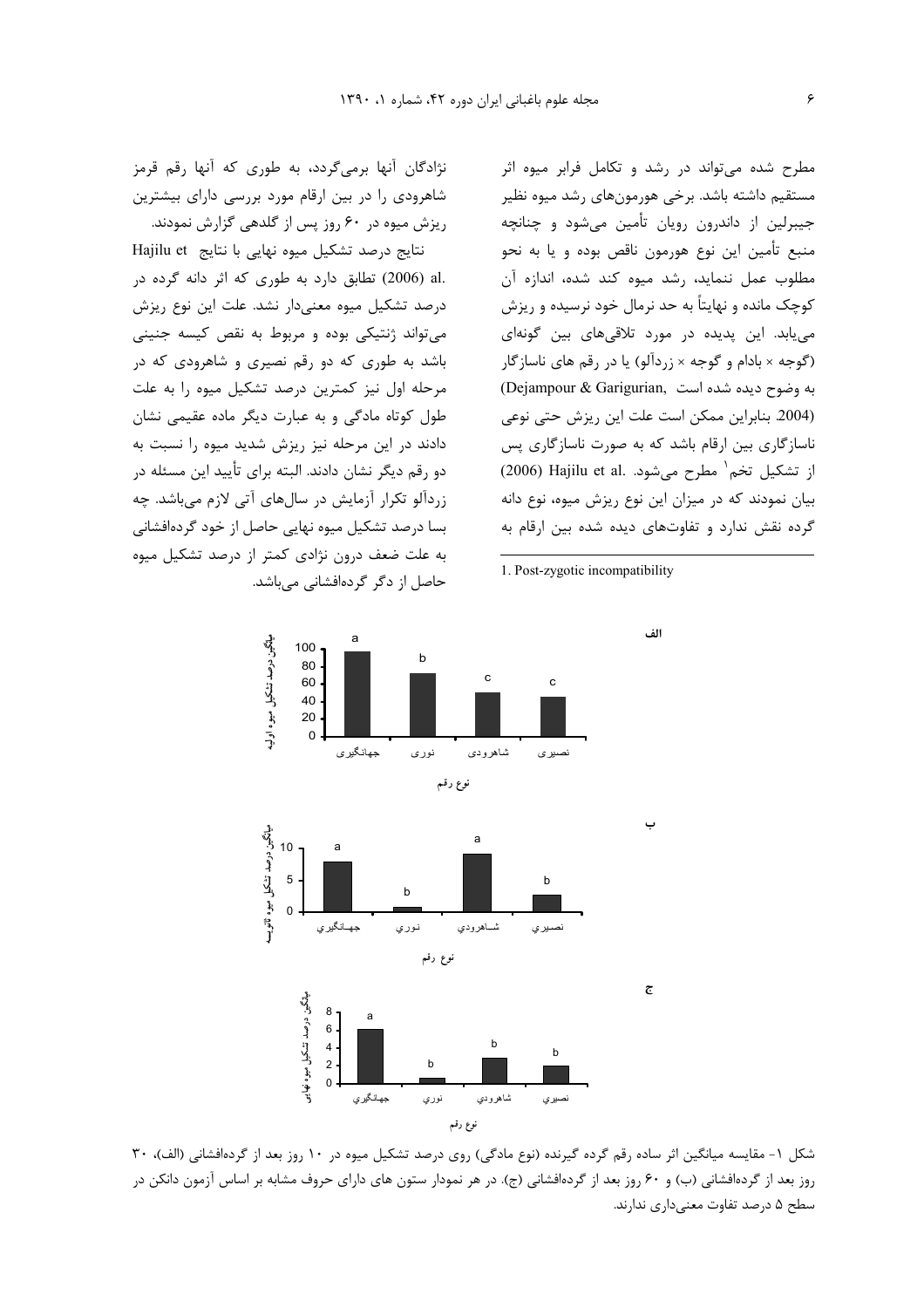

شکل ۲- مقایسه میانگین طول مادگی (الف)، قطر تخمدان (ج) در ۱۰ روز بعد از گردهافشانی و رابطه رگرسیونی ساده بین طول مادگی (ب)، قطر تخمدان (د) با درصد تشکیل میوه در ارقام مورد بررسی. در هر نمودار ستونهای دارای حروف مشابه بر اساس آزمون دانكن در سطح ۵ درصد تفاوت معنىدارى ندارند.

نتیجەگیری کلی

ارقام از لحاظ عقیمی و ناسازگاری دستهبندی شدند. در این مطالعه مشخص شد که رقم جهانگیری دارای درصد تشکیل میوه بالا بوده و از طول و قطر مادگی مناسب برخوردار است، که شاید علت اصلی تشکیل میوه بالا در آن محسوب گردد و میتواند به عنوان والد مادری در برنامههای اصلاحی استفاده گردد. بیشترین میزان عقیمی و نقص مادگی در رقم نصیری مشاهده شد به

در این آزمایش سعی شده است با استفاده از روش گردهافشانی کنترل شده و بررسی درصد تشکیل میوه و میزان ریزش در مراحل مختلف، فنوتیپهای ناسازگار و عقیم در چهار رقم زردآلوی تجاری به صورت مزرعهای تعيين و شناسايي گردند. اين هدف تقريباً محقق شد به طوری که با یک سری دادههای مورفولوژیکی و فنوتیپی،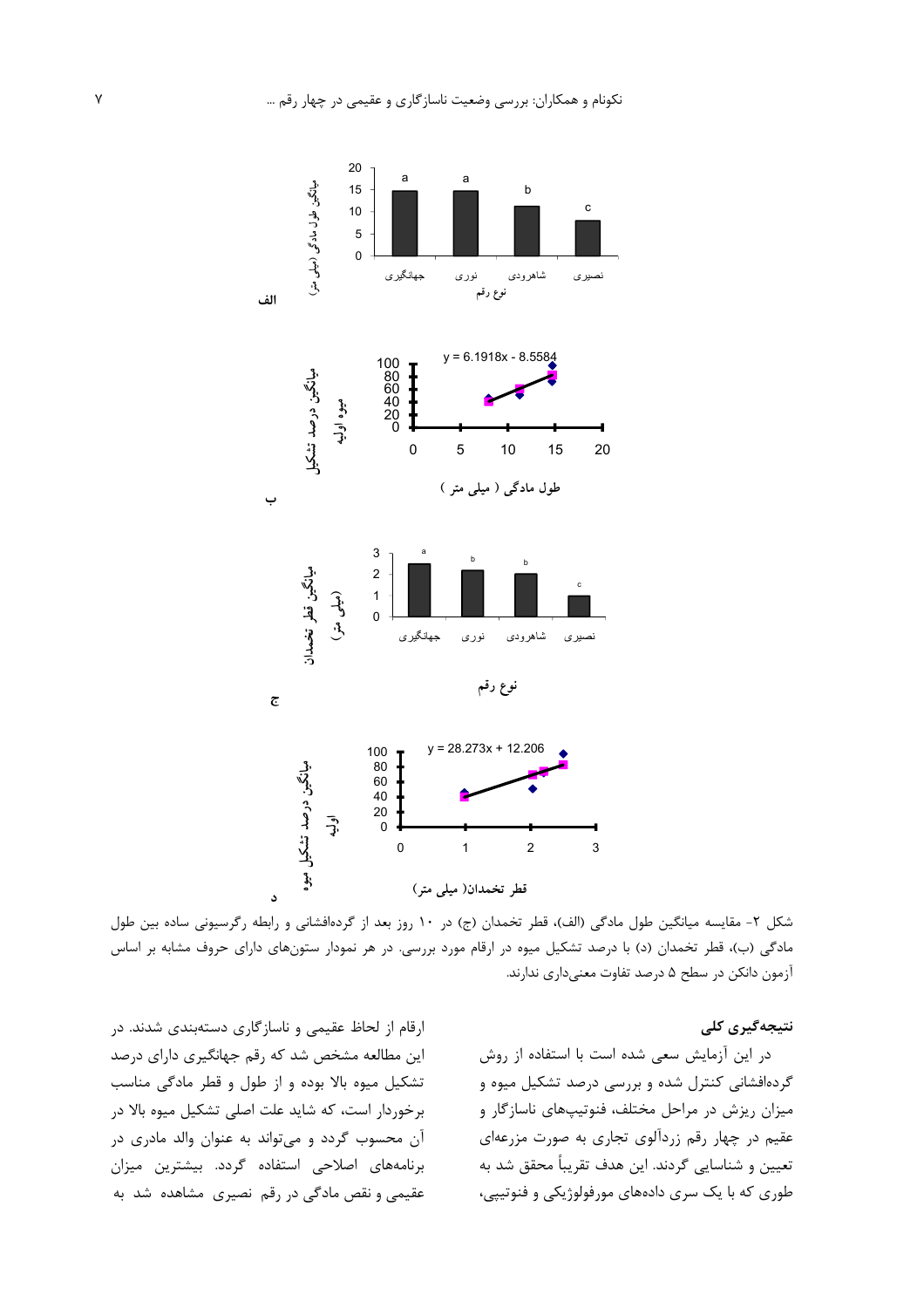

و درصد تشکیل میوه اولیه در چهار نوع دانه گرده مورد بررسی

طوری که در تمام مراحل کمترین میزان تشکیل میوه را در بین ارقام دارا بوده است. بعد از رقم نصیری کمترین میزان تشکیل میوه در رقم شاهرودی مشاهده شد. رقم شاهرودی به علت دارا بودن مادگیهای کوتاه از درصد تشکیل میوه اولیه اندکی برخوردار است. علاوه بر آن در مرحله نهایی نیز ریزش شدید میوه داشته که می تواند نشان دهنده وجود نوعی نقص مادگی باشد. رقم نوری با طول مادگی مناسب بعد از رقم جهانگیری در مرحله اول میوەدھے کافی داشت.

بر اساس دادههای درصد تشکیل میوه در مرحله دوم مشخص شد هر چهار رقم مورد مطالعه خودناسازگار بوده و دگر ناسازگاری کامل بین ارقام وجود ندارد. به

طوری که حداقل این ارقام به صورت دو به دو در یک آلل S غیرمشترک هستند همچنین هیچ کدام از ارقام، نر عقیمی نشان ندادند.

نتایج این پژوهش بر اساس فنوتیپ ارقام و بر اساس درصد تشکیل میوه در شرایط مزرعه به دست آمده است. برای تعیین دقیق ژنوتیپهای ناسازگاری، بررسیهای مولکولی و میکروسکوپی تعیین آللها و همچنین بررسی میکروسکوپی وضعیت مادگی و کیسه جنینی ارقام برای مشخص شدن عامل ریزش در مرحله نهایی، ضروری به نظر می رسد. در این راه آزمون مزرعهای گردهافشانی علی غم متأثر بودن از فاکتورهای محیطی و خطاهای شمارشی به عنوان روشی اولیه و گاهي مكمل قابل توصيه ميباشد.